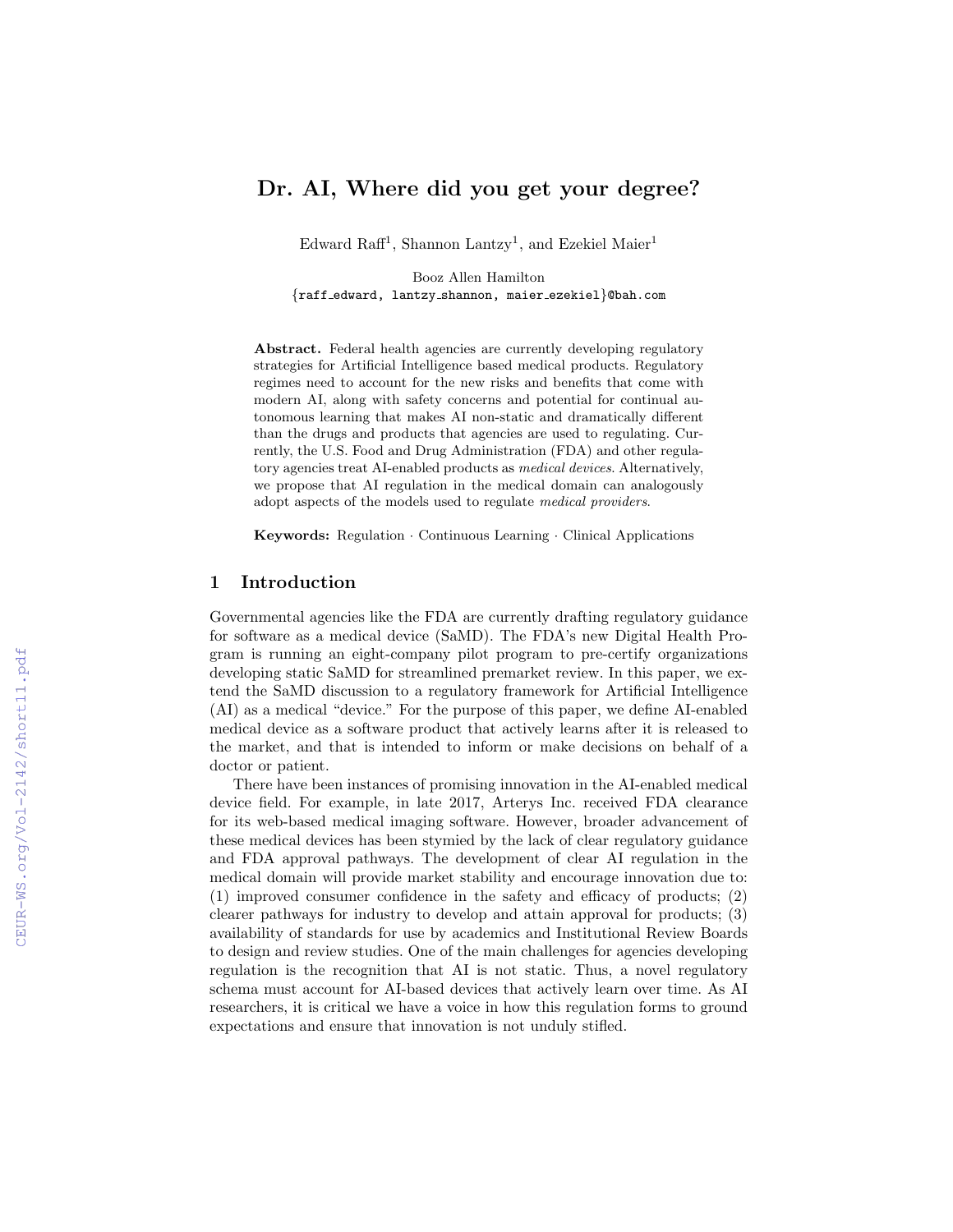#### 2 E. Raff et al.

Medical products, such as drugs, biologics, and non-AI devices, have historically been static products that are reviewed using an evidence based evaluation of safety and efficacy. AI-enabled devices upend this traditional regulatory paradigm as these novel devices are dynamic, via continuous learning and updating. The often "black-box" nature of AI has spurred considerable demand for interpretability and explainability in any AI-based medical device [\[4\]](#page-3-0), and a "right to explanation" has already been enshrined in the European Union's laws [\[2\]](#page-3-1). We contend interpretability is excessively burdensome for AI-enabled devices. Regulatory review of medical products traditionally focuses on evidence of safety and effectiveness, not on interpretability or mechanism of action. To focus on interpretability for AI would stifle progress.

Rather than focusing regulation on algorithms and models, we propose a framework analogous to the standards used to license medical providers. Similar to accredited medical schools which train medical doctors, AI-enabled devices should be trained utilizing accredited *data collection and validation methods*. AI devices trained using these accredited data collection and validation methods should be evaluated based on outcomes. Like medical providers, we need an infrastructure to quantify the outcomes for patients, ensuring up-to-date treatment, and sanction of failure cases.

## 2 Regulation Points

To ensure that the immense potential of AI is not hampered, researchers must actively engage in the development of the regulatory framework. Further, researchers' participation in this discussion will help to avoid the hype and fear that has led to previous AI winters. Therefore, we argue that the methodological accreditation and outcomes-focus framework, outlined below, will enable regulatory agencies to accomplish their mandate of protecting public health, while allowing for innovation by AI researchers.

Accrediting Our Methods While much of the discussion around AI focuses on the algorithms used, data collection and quality is critically important to the success of any model. AI is in no way immune to the "garbage-in garbage-out" problem, and so ensuring that high-quality algorithms are developed means we must ensure data is of an equally high quality. Accrediting the process by which data is acquired and prepared provides the foundation needed for any level of trust in the results. Accreditation should include any intended tasks and applications for which the data will be used, and should minimally consider: an appropriate diversity of patient backgrounds (e.g., age, BMI, etc); a diversity of feature sources (e.g., MRI images used for training must come from multiple MRI machines of differing versions and differing vendors); the consistency of feature sources between the training and clinical contexts; the completeness of data meta-information; defined measurable and clinically-relevant outcomes (e.g., real-time insulin levels), rather than measures that may be available (e.g., unqualified claims records).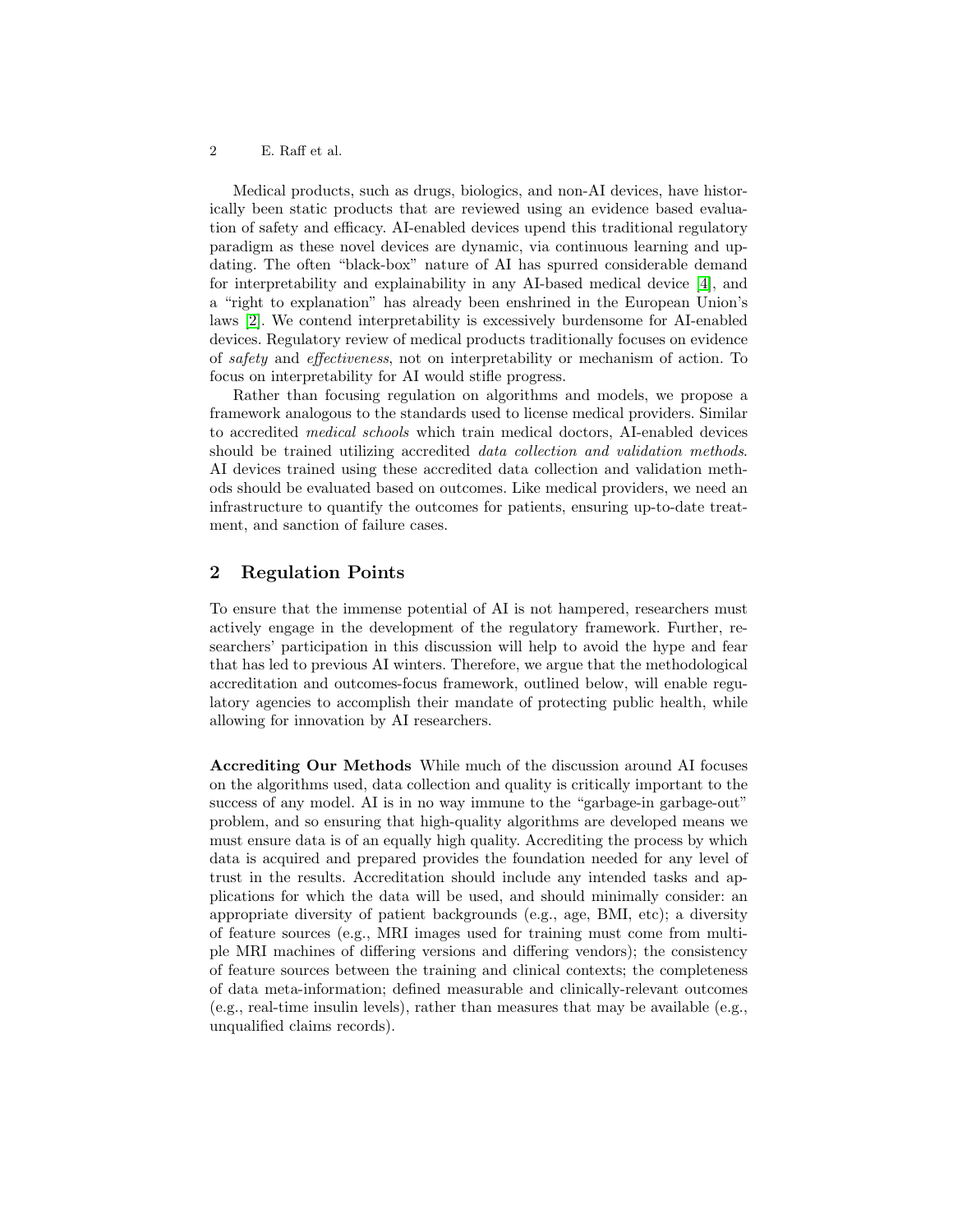As part of Booz Allen Hamilton's organization of the 2016 and 2017 Data Science Bowl competitions [\[1\]](#page-3-2), which focused on detecting heart function and lung cancer respectively, organizers used these methods to ensure that the competition data was high-quality and resulted in useful algorithms. For example, meta-information describing the hospital that labeled the cardiac MRI images proved to be strongly predictive of a specific heart measurement, despite having no clinical diagnostic power. If this meta-information was not recorded, organizers would not have discovered the correlated, but not actionable feature, and could have led to model overfitting to the training data. This exemplifies why data should be acquired from a diversity of locations, and why trained medical providers must be part of the data preparation process. As one step toward ensuring the safety, AI-enabled devices must be robust to a diversity of input sources. The best way to achieve this robustness is to utilize a diverse high-quality data set for training.

Focus on the Outcomes By their definition, learning algorithms learn from well-defined outcomes which are measured while the device is in use. Therefore, post-market surveillance (i.e., the challenge of monitoring the safety of a medical product after it has been released on the market) is built directly into an AI product. Regulators should focus on the process by which an AI device developer defines, collects, and uses post-market outcomes to refine and improve the model. Similar to a doctor who is subject to review and possible sanctions by her state medical board, regulators should sanction and/or withdraw an AI device from the market for egregious errors.

We propose that, like medical review boards for medical providers, regulators should institute AI review boards consisting of a multidisciplinary group of internal and external experts. The AI boards would include continuing education-like requirements to update AI models using new standards and ground truth data, sanctioning AI producers for errors or AI misconduct or bias, and removal of an AI product when it does harm. Trials and studies will remain necessary to ensure that the device is both safe (does no harm), and effective (provides meaningful and quantifiable improvement in outcomes).

# 3 So We Treat AI Like A Doctor?

Framing the regulation of AI in the same manner as medical doctors provides a basis for constructing regulation for non-static products. This approach allows regulators, the AI community, and the general public to coherently reason about the opportunities and obstacles of AI-enabled medical devices.

A primary psychological benefit of this approach is to avoid the problem of "moving goal posts." The public is often unwilling to trust a machine to perform a task if the outcome is only as good as a human can produce. This thought process ignores the intrinsic benefits of availability and faster decision making. For example, AI-enabled medical devices can provide both routine care in rural and poor communities that would have no access otherwise, and faster